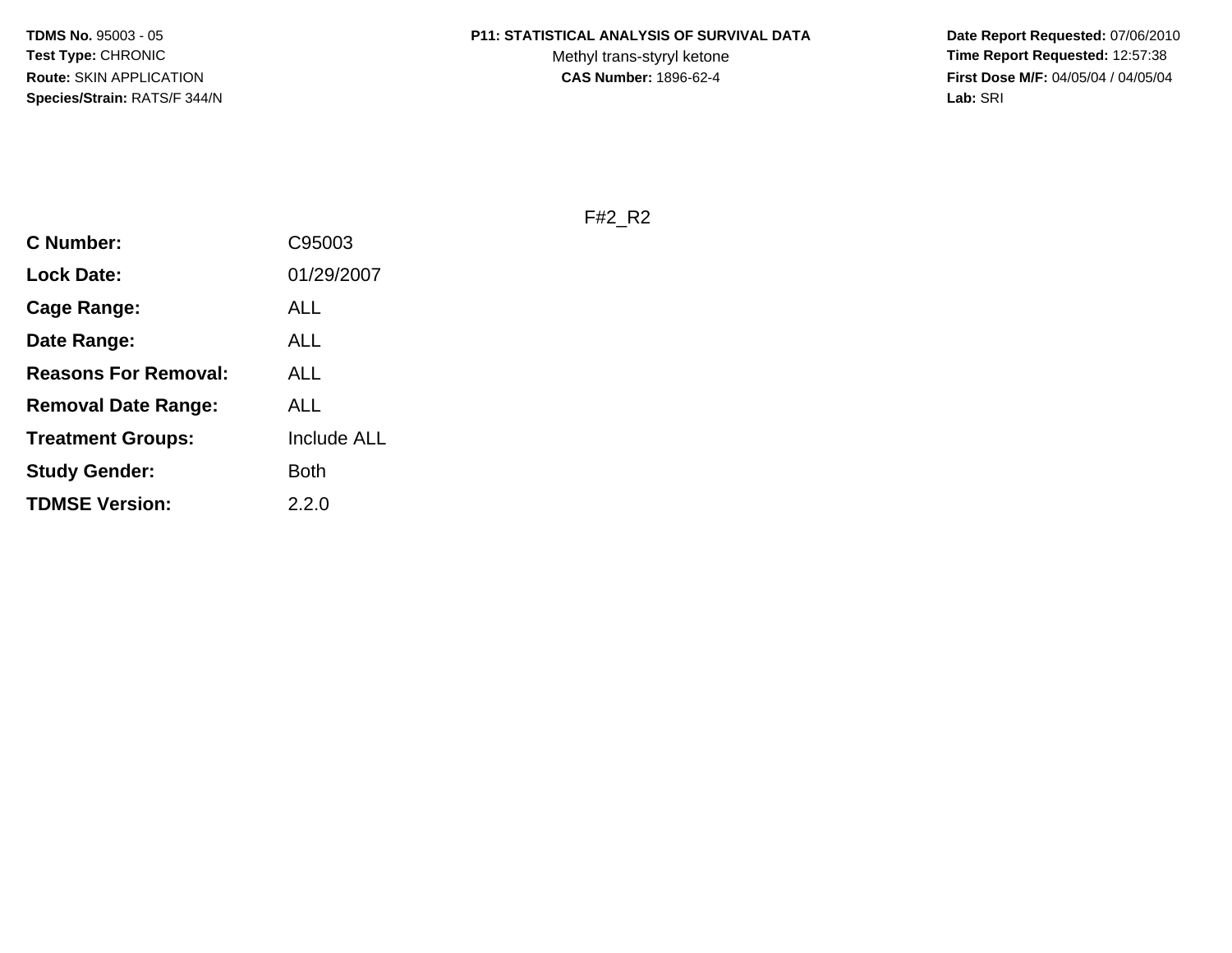## **P11: STATISTICAL ANALYSIS OF SURVIVAL DATA**

Methyl trans-styryl ketone<br>CAS Number: 1896-62-4

 **Date Report Requested:** 07/06/2010 **Time Report Requested:** 12:57:38 **First Dose M/F:** 04/05/04 / 04/05/04<br>Lab: SRI **Lab:** SRI

# **MALE RATS**

FIRST TERMINAL SACRIFICE AT **729** DAYS

INDIVIDUAL SURVIVAL TIMES (DAYS)

| $DOSE = 0$ MG/KG                   |                     |            |            |            |            |                                           |            |            |                   |            |            |            |                    |
|------------------------------------|---------------------|------------|------------|------------|------------|-------------------------------------------|------------|------------|-------------------|------------|------------|------------|--------------------|
|                                    | TOTAL <sub>50</sub> |            |            |            |            | UNCENSORED DEATHS 23<br>CENSORED DEATHS 0 |            |            |                   |            |            |            | <b>TERMINAL 27</b> |
| UNCENSORED DEATH DAYS              |                     |            |            |            |            |                                           |            |            |                   |            |            |            |                    |
| 368<br>664                         | 480<br>671          | 537<br>677 | 554<br>694 | 573<br>703 | 590<br>703 | 601<br>708                                | 616<br>710 | 639<br>716 | 650               | 653        | 659        | 659        | 663                |
| <b>CENSORED DEATH DAYS</b><br>None |                     |            |            |            |            |                                           |            |            |                   |            |            |            |                    |
| $DOSE = 10 MG/KG$                  |                     |            |            |            |            |                                           |            |            |                   |            |            |            |                    |
| <b>TOTAL 50</b>                    |                     |            |            |            |            | UNCENSORED DEATHS 20                      |            |            | CENSORED DEATHS 0 |            |            |            | <b>TERMINAL 30</b> |
| UNCENSORED DEATH DAYS              |                     |            |            |            |            |                                           |            |            |                   |            |            |            |                    |
| 272<br>670                         | 306<br>675          | 480<br>687 | 530<br>701 | 554<br>718 | 591<br>726 | 591                                       | 591        | 613        | 657               | 659        | 659        | 660        | 667                |
| <b>CENSORED DEATH DAYS</b>         |                     |            |            |            |            |                                           |            |            |                   |            |            |            |                    |
| None                               |                     |            |            |            |            |                                           |            |            |                   |            |            |            |                    |
| $DOSE = 30 MG/KG$                  |                     |            |            |            |            |                                           |            |            |                   |            |            |            |                    |
| TOTAL <sub>50</sub>                |                     |            |            |            |            | UNCENSORED DEATHS 28                      |            |            | CENSORED DEATHS 0 |            |            |            | <b>TERMINAL 22</b> |
| UNCENSORED DEATH DAYS              |                     |            |            |            |            |                                           |            |            |                   |            |            |            |                    |
| 362<br>642                         | 467<br>644          | 534<br>657 | 554<br>659 | 554<br>667 | 554<br>673 | 575<br>685                                | 590<br>690 | 626<br>694 | 630<br>704        | 632<br>708 | 632<br>710 | 632<br>716 | 633<br>724         |
| <b>CENSORED DEATH DAYS</b>         |                     |            |            |            |            |                                           |            |            |                   |            |            |            |                    |
| None                               |                     |            |            |            |            |                                           |            |            |                   |            |            |            |                    |
| $DOSE = 90 MG/KG$                  |                     |            |            |            |            |                                           |            |            |                   |            |            |            |                    |
| TOTAL 50                           |                     |            |            |            |            | UNCENSORED DEATHS 20                      |            |            | CENSORED DEATHS 0 |            |            |            | <b>TERMINAL 30</b> |
| UNCENSORED DEATH DAYS              |                     |            |            |            |            |                                           |            |            |                   |            |            |            |                    |
| 449<br>694                         | 468<br>704          | 522<br>704 | 562<br>708 | 569<br>713 | 632<br>716 | 632                                       | 633        | 657        | 658               | 659        | 667        | 667        | 670                |
| <b>CENSORED DEATH DAYS</b>         |                     |            |            |            |            |                                           |            |            |                   |            |            |            |                    |
| None                               |                     |            |            |            |            |                                           |            |            |                   |            |            |            |                    |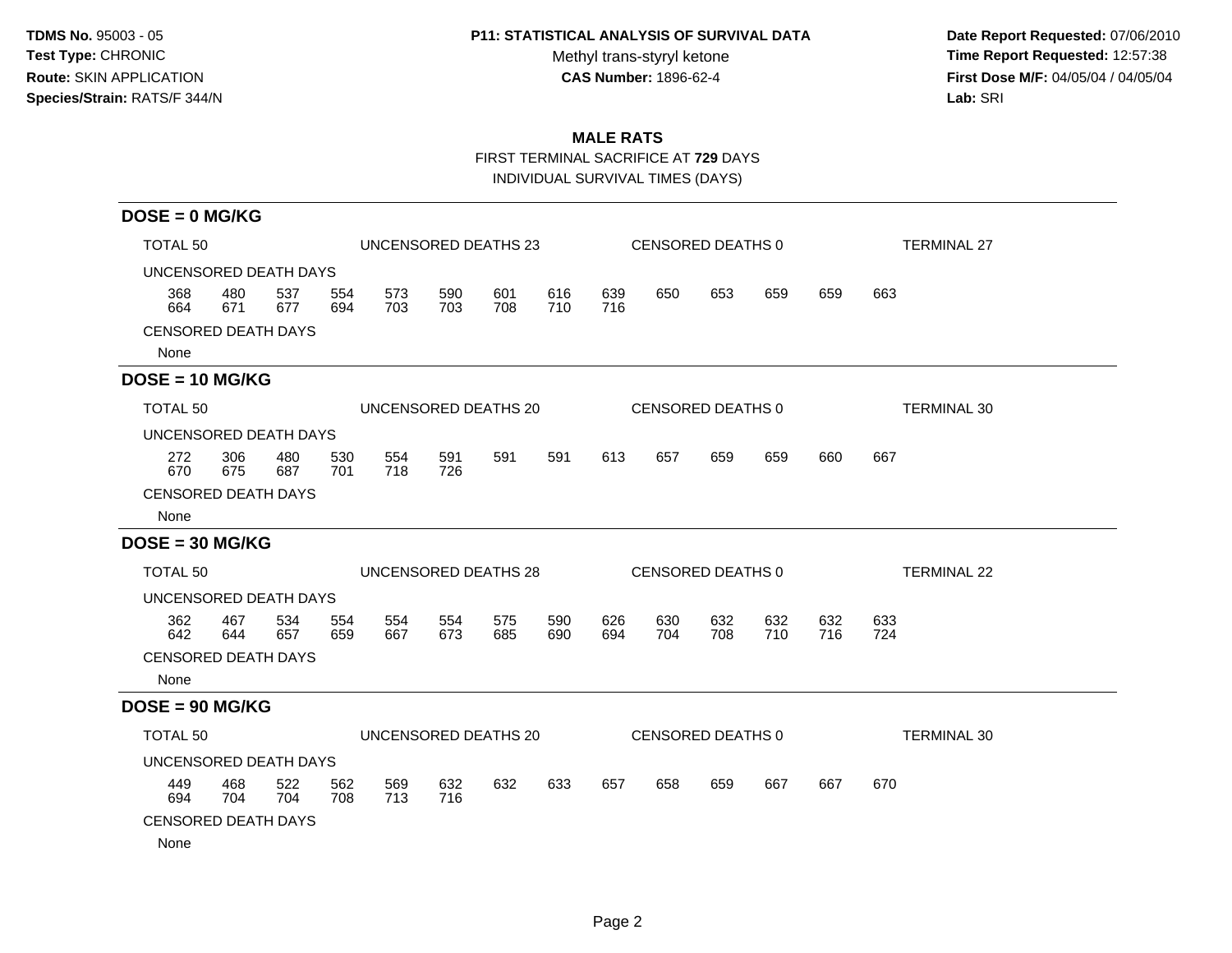#### **P11: STATISTICAL ANALYSIS OF SURVIVAL DATA**

Methyl trans-styryl ketone<br>CAS Number: 1896-62-4

 **Date Report Requested:** 07/06/2010 **Time Report Requested:** 12:57:38 **First Dose M/F:** 04/05/04 / 04/05/04<br>**Lab:** SRI **Lab:** SRI

# **MALE RATS**

FIRST TERMINAL SACRIFICE AT **729** DAYS

| <b>KAPLAN-MEIER SURVIVAL PROBABILITY ESTIMATES (%)</b> |             |       |       |       |       |      |      |      |      |        |  |  |  |
|--------------------------------------------------------|-------------|-------|-------|-------|-------|------|------|------|------|--------|--|--|--|
| <b>DOSE</b>                                            | TIME (DAYS) |       |       |       |       |      |      |      |      |        |  |  |  |
|                                                        | 90          | 180   | 270   | 365   | 425   | 485  | 545  | 605  | 665  | 729(A) |  |  |  |
| 0 MG/KG                                                | 100.0       | 100.0 | 100.0 | 100.0 | 98.0  | 96.0 | 94.0 | 86.0 | 70.0 | 54.0   |  |  |  |
| 10 MG/KG                                               | 100.0       | 100.0 | 100.0 | 96.0  | 96.0  | 94.0 | 92.0 | 84.0 | 74.0 | 60.0   |  |  |  |
| 30 MG/KG                                               | 100.0       | 100.0 | 100.0 | 98.0  | 98.0  | 96.0 | 94.0 | 84.0 | 64.0 | 44.0   |  |  |  |
| 90 MG/KG                                               | 100.0       | 100.0 | 100.0 | 100.0 | 100.0 | 96.0 | 94.0 | 90.0 | 78.0 | 60.0   |  |  |  |

<sup>(</sup>A) FIRST TERMINAL SACRIFICE<br>(B) THE FIRST ENTRY IS THE TREND TEST (TARONE, 1975) RESULT. SUBSEQUENT ENTRIES ARE THE RESULTS OF PAIRWISE TESTS (COX, 1972). NEGATIVE TRENDS ARE INDICATED BY "N".<br>(C) MEAN OF ALL UNCENSORED D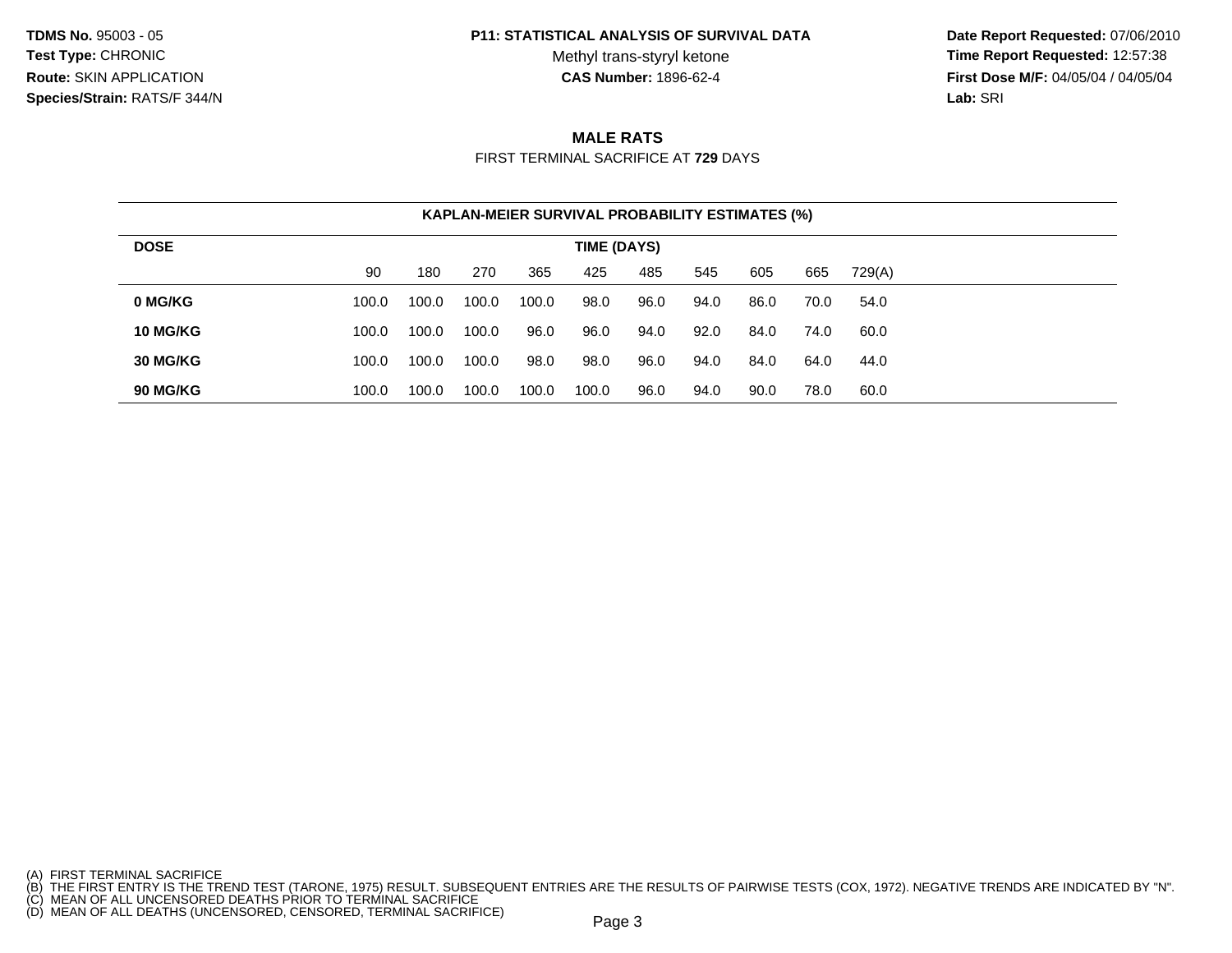#### **P11: STATISTICAL ANALYSIS OF SURVIVAL DATA**

Methyl trans-styryl ketone<br>CAS Number: 1896-62-4

 **Date Report Requested:** 07/06/2010 **Time Report Requested:** 12:57:38 **First Dose M/F:** 04/05/04 / 04/05/04<br>**Lab:** SRI **Lab:** SRI

# **MALE RATS**

FIRST TERMINAL SACRIFICE AT **729** DAYS

### **SURVIVAL SUMMARY STATISTICS**

| <b>DOSE</b>                                                         | 0 MG/KG         | 10 MG/KG        | 30 MG/KG        | 90 MG/KG        |
|---------------------------------------------------------------------|-----------------|-----------------|-----------------|-----------------|
| SURVIVAL AT END OF STUDY<br>(KAPLAN-MEIER)                          | 54.0%           | 60.0%           | 44.0%           | 60.0%           |
| SIGNIFICANCE (B)<br>(LIFE TABLE)                                    | $P = 0.654N$    | $P=0.719N$      | $P=0.369$       | $P=0.632N$      |
| <b>MEAN DAY OF</b><br><b>NATURAL DEATHS (C)</b><br>(STANDARD ERROR) | 629.9<br>(17.5) | 600.4<br>(27.7) | 626.7<br>(15.4) | 634.2<br>(17.8) |
| <b>MEAN LIFE SPAN (D)</b><br>(STANDARD ERROR)                       | 683.4<br>(10.6) | 677.5<br>(14.2) | 671.7<br>(11.2) | 691.1<br>(9.7)  |

- 
- 

<sup>(</sup>A) FIRST TERMINAL SACRIFICE<br>(B) THE FIRST ENTRY IS THE TREND TEST (TARONE, 1975) RESULT. SUBSEQUENT ENTRIES ARE THE RESULTS OF PAIRWISE TESTS (COX, 1972). NEGATIVE TRENDS ARE INDICATED BY "N".<br>(C) MEAN OF ALL UNCENSORED D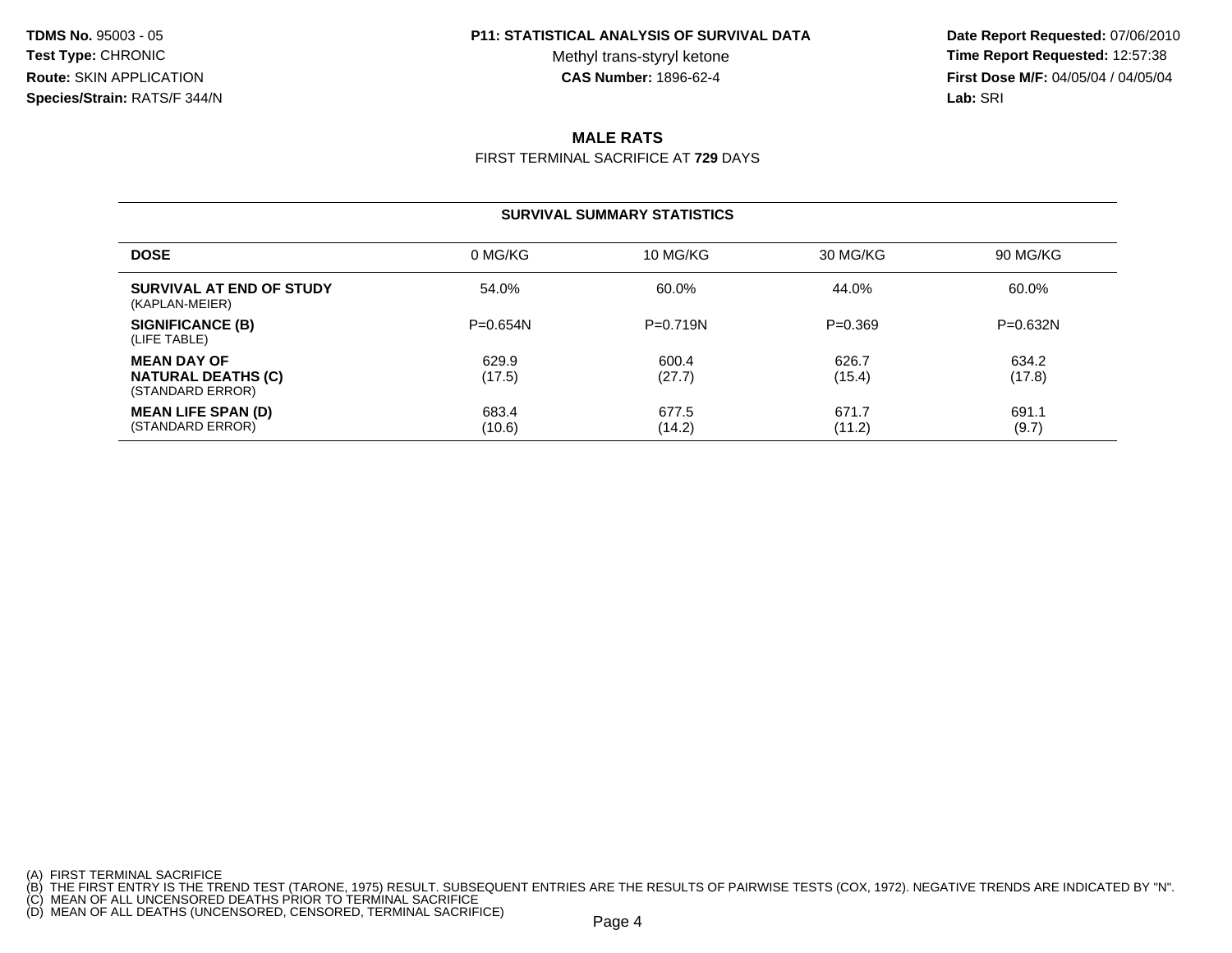## **P11: STATISTICAL ANALYSIS OF SURVIVAL DATA**

Methyl trans-styryl ketone<br>CAS Number: 1896-62-4

 **Date Report Requested:** 07/06/2010 **Time Report Requested:** 12:57:38 **First Dose M/F:** 04/05/04 / 04/05/04<br>Lab: SRI **Lab:** SRI

## **FEMALE RATS**

FIRST TERMINAL SACRIFICE AT **729** DAYS

INDIVIDUAL SURVIVAL TIMES (DAYS)

| $DOSE = 0$ MG/KG                   |            |                      |            |            |            |                      |            |            |                   |            |            |                    |                    |  |
|------------------------------------|------------|----------------------|------------|------------|------------|----------------------|------------|------------|-------------------|------------|------------|--------------------|--------------------|--|
| <b>TOTAL 50</b>                    |            | UNCENSORED DEATHS 20 |            |            |            |                      |            |            | CENSORED DEATHS 0 |            |            | <b>TERMINAL 30</b> |                    |  |
| UNCENSORED DEATH DAYS              |            |                      |            |            |            |                      |            |            |                   |            |            |                    |                    |  |
| 22<br>677                          | 426<br>701 | 554<br>708           | 605<br>710 | 629<br>714 | 629<br>720 | 632                  | 640        | 644        | 646               | 650        | 653        | 659                | 675                |  |
| <b>CENSORED DEATH DAYS</b><br>None |            |                      |            |            |            |                      |            |            |                   |            |            |                    |                    |  |
| $DOSE = 10 MG/KG$                  |            |                      |            |            |            |                      |            |            |                   |            |            |                    |                    |  |
| <b>TOTAL 50</b>                    |            |                      |            |            |            | UNCENSORED DEATHS 26 |            |            | CENSORED DEATHS 0 |            |            |                    | <b>TERMINAL 24</b> |  |
| UNCENSORED DEATH DAYS              |            |                      |            |            |            |                      |            |            |                   |            |            |                    |                    |  |
| 372<br>624                         | 493<br>632 | 515<br>642           | 520<br>686 | 520<br>703 | 537<br>703 | 547<br>708           | 557<br>715 | 562<br>716 | 578<br>716        | 591<br>724 | 609<br>726 | 615                | 616                |  |
| <b>CENSORED DEATH DAYS</b>         |            |                      |            |            |            |                      |            |            |                   |            |            |                    |                    |  |
| None                               |            |                      |            |            |            |                      |            |            |                   |            |            |                    |                    |  |
| $DOSE = 30 MG/KG$                  |            |                      |            |            |            |                      |            |            |                   |            |            |                    |                    |  |
| <b>TOTAL 50</b>                    |            |                      |            |            |            | UNCENSORED DEATHS 23 |            |            | CENSORED DEATHS 0 |            |            |                    | <b>TERMINAL 27</b> |  |
| UNCENSORED DEATH DAYS              |            |                      |            |            |            |                      |            |            |                   |            |            |                    |                    |  |
| 75<br>694                          | 453<br>703 | 455<br>704           | 554<br>708 | 557<br>708 | 583<br>710 | 587<br>715           | 591<br>721 | 605<br>722 | 614               | 627        | 632        | 679                | 687                |  |
| <b>CENSORED DEATH DAYS</b>         |            |                      |            |            |            |                      |            |            |                   |            |            |                    |                    |  |
| None                               |            |                      |            |            |            |                      |            |            |                   |            |            |                    |                    |  |
| $DOSE = 90 MG/KG$                  |            |                      |            |            |            |                      |            |            |                   |            |            |                    |                    |  |
| <b>TOTAL 50</b>                    |            |                      |            |            |            | UNCENSORED DEATHS 24 |            |            | CENSORED DEATHS 0 |            |            |                    | <b>TERMINAL 26</b> |  |
| UNCENSORED DEATH DAYS              |            |                      |            |            |            |                      |            |            |                   |            |            |                    |                    |  |
| 17<br>657                          | 306<br>677 | 470<br>677           | 493<br>687 | 493<br>693 | 537<br>701 | 589<br>716           | 590<br>716 | 593<br>718 | 613<br>724        | 629        | 632        | 636                | 639                |  |
| <b>CENSORED DEATH DAYS</b>         |            |                      |            |            |            |                      |            |            |                   |            |            |                    |                    |  |
| None                               |            |                      |            |            |            |                      |            |            |                   |            |            |                    |                    |  |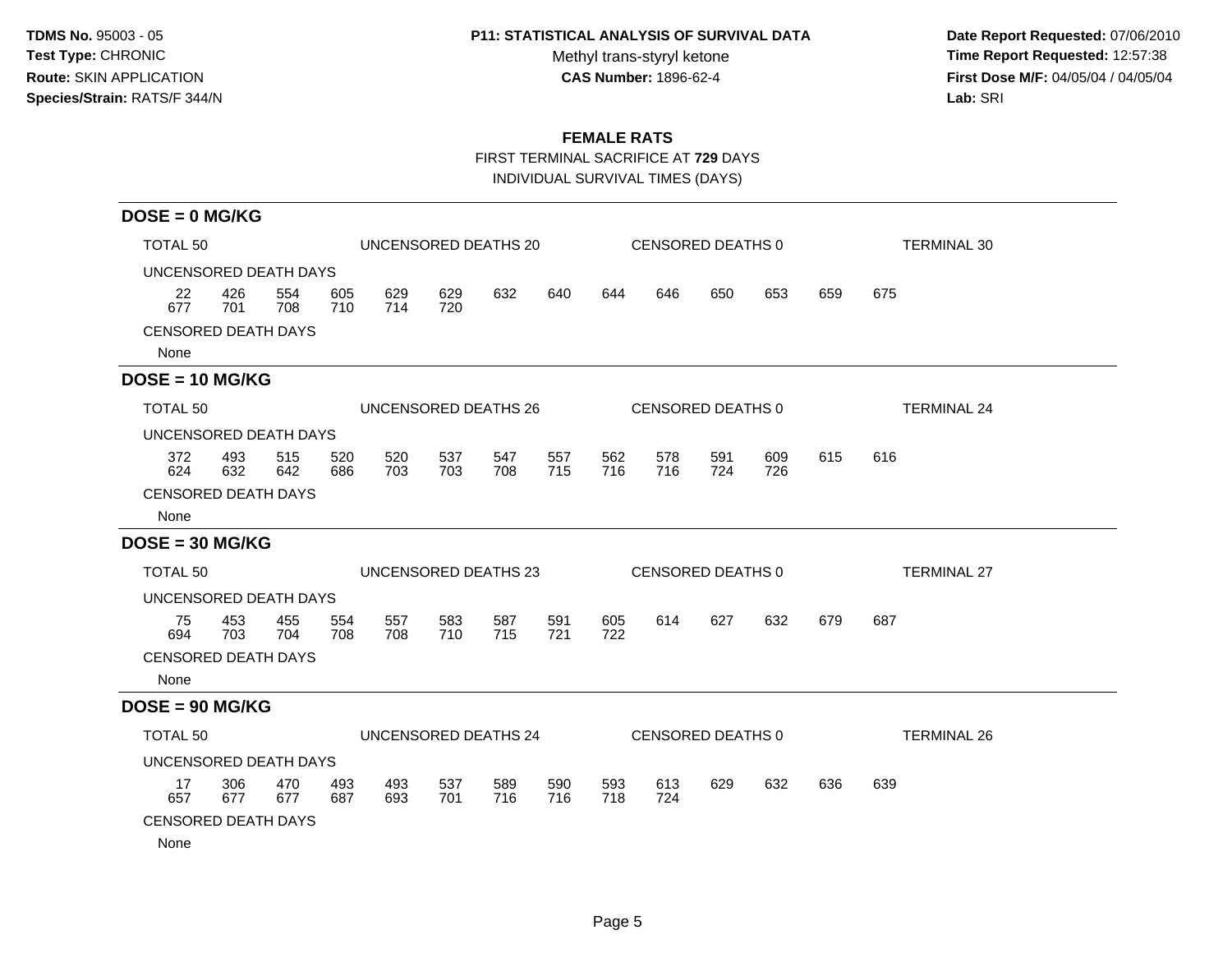#### **P11: STATISTICAL ANALYSIS OF SURVIVAL DATA**

Methyl trans-styryl ketone<br>CAS Number: 1896-62-4

 **Date Report Requested:** 07/06/2010 **Time Report Requested:** 12:57:38 **First Dose M/F:** 04/05/04 / 04/05/04<br>**Lab:** SRI **Lab:** SRI

### **FEMALE RATS**

FIRST TERMINAL SACRIFICE AT **729** DAYS

| <b>KAPLAN-MEIER SURVIVAL PROBABILITY ESTIMATES (%)</b> |             |       |       |       |      |      |      |      |      |        |  |  |  |
|--------------------------------------------------------|-------------|-------|-------|-------|------|------|------|------|------|--------|--|--|--|
| <b>DOSE</b>                                            | TIME (DAYS) |       |       |       |      |      |      |      |      |        |  |  |  |
|                                                        | 90          | 180   | 270   | 365   | 425  | 485  | 545  | 605  | 665  | 729(A) |  |  |  |
| 0 MG/KG                                                | 98.0        | 98.0  | 98.0  | 98.0  | 98.0 | 96.0 | 96.0 | 92.0 | 74.0 | 60.0   |  |  |  |
| 10 MG/KG                                               | 100.0       | 100.0 | 100.0 | 100.0 | 98.0 | 98.0 | 88.0 | 78.0 | 66.0 | 48.0   |  |  |  |
| 30 MG/KG                                               | 98.0        | 98.0  | 98.0  | 98.0  | 98.0 | 94.0 | 94.0 | 82.0 | 76.0 | 54.0   |  |  |  |
| 90 MG/KG                                               | 98.0        | 98.0  | 98.0  | 96.0  | 96.0 | 94.0 | 88.0 | 82.0 | 70.0 | 52.0   |  |  |  |

<sup>(</sup>A) FIRST TERMINAL SACRIFICE<br>(B) THE FIRST ENTRY IS THE TREND TEST (TARONE, 1975) RESULT. SUBSEQUENT ENTRIES ARE THE RESULTS OF PAIRWISE TESTS (COX, 1972). NEGATIVE TRENDS ARE INDICATED BY "N".<br>(C) MEAN OF ALL UNCENSORED D